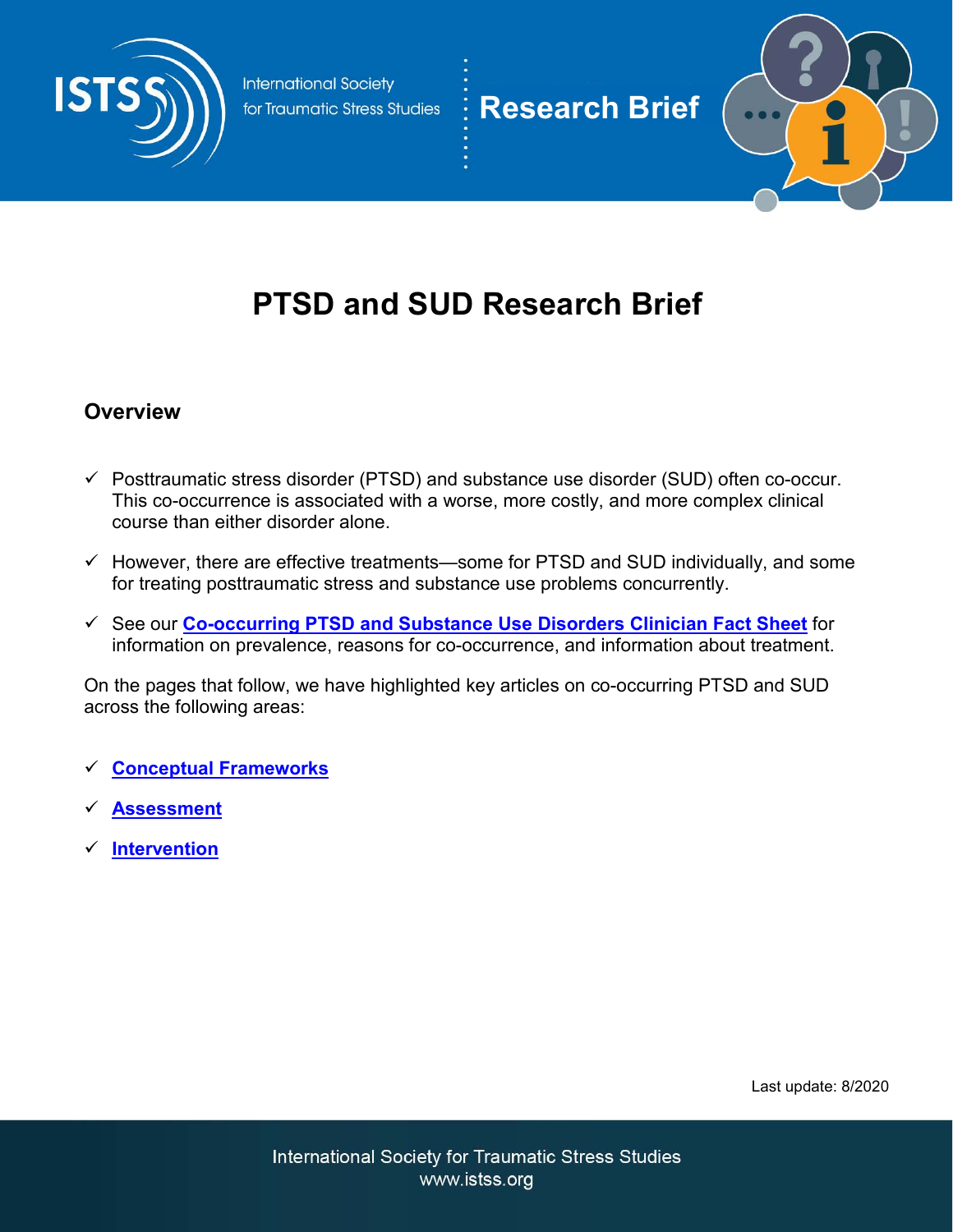<span id="page-1-0"></span>

## **Research Brief**



### **Featured Conceptual Framework Articles**

Elman, I., & Borsook, D. (2019). **The failing cascade: Comorbid posttraumatic stress- and opioid use disorders.** Neuroscience & Biobehavioral Reviews, 103, 374-383. doi: 10.1016/j. neubiorev.2019.04.023

 $\checkmark$  Elman & Borsook discuss how stress involvement in the course of opioid use disorder (OUD) is generally accepted, but questions remain about the underlying neurobiological mechanisms. Their detailed literature review concluded that alterations in reward- and stress-related circuits may make PTSD patients susceptible to developing OUD even in the absence of prior opioid exposure. Reward alterations may be therapeutic targets.

Haller, M., & Chassin, L. (2014). **Risk pathways among traumatic stress, posttraumatic stress disorder symptoms, and alcohol and drug problems: A test of four hypotheses.** Psychology of Addictive Behaviors, 28(3), 841-851. doi: 10.1037/a0035878

 $\checkmark$  Haller & Chassin tested four different models of the potential relations between PTSD and SUD. The study found the strongest support for the self-medication hypothesis, such that PTSD symptoms predicted higher levels of later alcohol and drug problems, over and above the influences of pre-trauma family risk factors, pre-trauma substance use problems, trauma exposure, and demographic variables.

Khantzian, E. J. (1997). **The self-medication hypothesis of substance use disorders: A reconsideration and recent applications.** Harvard Review of Psychiatry, 4(5), 231-244. doi: 10.3109/10673229709030550

 $\checkmark$  The self-medication hypothesis proposes that people with SUD use substances primarily to relieve or control painful emotions or experiences. Khantzian reviews evidence from diagnostic studies, clinical observations, and empirical studies for and against this hypothesis. The specific case of comorbid PTSD and SUD is discussed.

Norman, S. B., Myers, U. S., Wilkins, K. C., Goldsmith, A. A., Hristova, V., Huang, Z.,…Robinson, S. K. (2012). **Review of biological mechanisms and pharmacological treatments of comorbid PTSD and substance use disorder.** *Neuropharmacology, 62(2),*  542-551. doi: 10.1016/j.neuropharm.2011.04.032

 $\checkmark$  Norman et al. review biological mechanisms that are potentially implicated in the development and maintenance of comorbid PTSD and SUD including neurotransmitter and HPA dysregulation, shared genetic risk factors, and structural differences in the brain. They also review relevant pharmacological treatments that have been studied.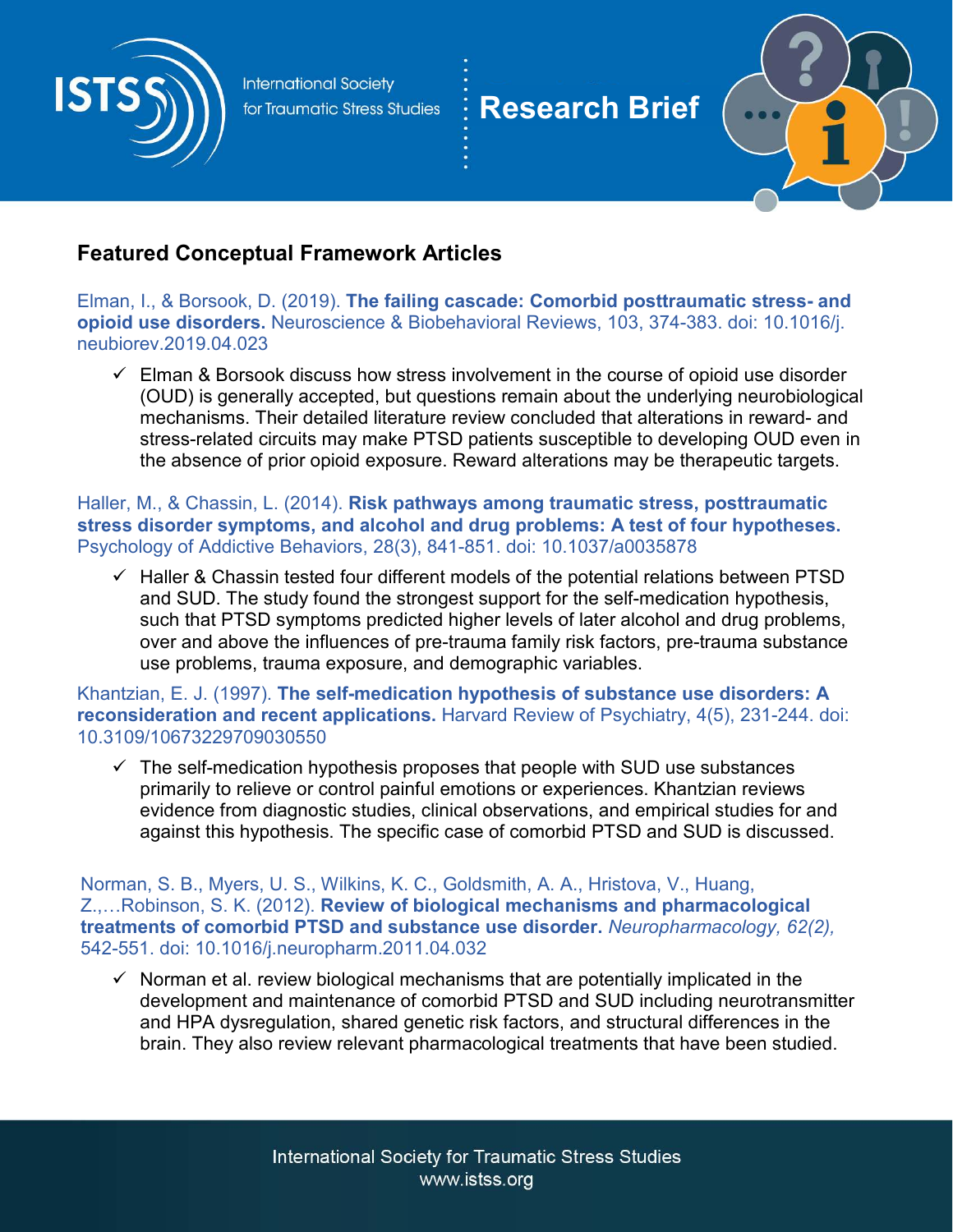<span id="page-2-0"></span>

## **Research Brief**



#### **Featured Assessment Articles**

McCauley, J. L., Killeen, T., Gros, D. F., Brady, K. T., & Back, S. E. (2012). **Posttraumatic stress disorder and co-occurring substance use disorders: Advances in assessment and treatment.**  *Clinical Psychology: Science and Practice, 19(3),* 283-304. doi: 10.1111/cpsp.12006.

 $\checkmark$  McCauley et al. review the prevalence, etiology, and assessment practices as well as advances in the behavioral and pharmacologic treatment of comorbid PTSD and SUDs. They note that psychosocial treatment options have increased substantially and that integrated approaches are fast becoming the preferred model for treatment.

Read, J. P., Bollinger, A. R., Sharkansky, E., Ouimette, P. (Ed.), & Brown, P. J. (Ed.) (2003). *Assessment of comorbid substance use disorder and posttraumatic stress disorder.* Trauma and substance abuse: Causes, consequences, and treatment of comorbid disorders (pp. 111-125). Washington, DC, US: American Psychological Association.

 $\checkmark$  Read et al. use this chapter to review theoretical and procedural approaches to the comprehensive assessment of comorbid PTSD and SUD. The authors outline widely used assessment measures as well as methods to enhance accurate assessment of PTSD and SUD symptoms, discuss the importance of assessing other comorbidities and present procedural and provider issues that may affect assessment.

Zambrano-Vazquez, L., Levy, H. C., Belleau, E. L., Dworkin, E. R., Howard Sharp, K. M., Pittenger, S. L., Schumacher, J. A., & Coffey, S. F. (2017). **Using the research domain criteria framework to track domains of change in comorbid PTSD and SUD.** *Psychological Trauma: Theory, Research, Practice, and Policy, 9(6),* 679-687. doi: 10.1037/tra0000257

 $\checkmark$  Zambrano-Vazquez et al. discuss the Research Domain Criteria (RDoC) Project, launched by the National Institute of Mental Health. This project proposes domains of functioning as a way to conceptualize the overlap between comorbid conditions and inform treatment selection. The findings provide preliminary evidence of how the RDoC domains of functioning may change with evidence-based treatments, and discuss assessment and treatment of comorbid PTSD and SUD using the RDoC framework.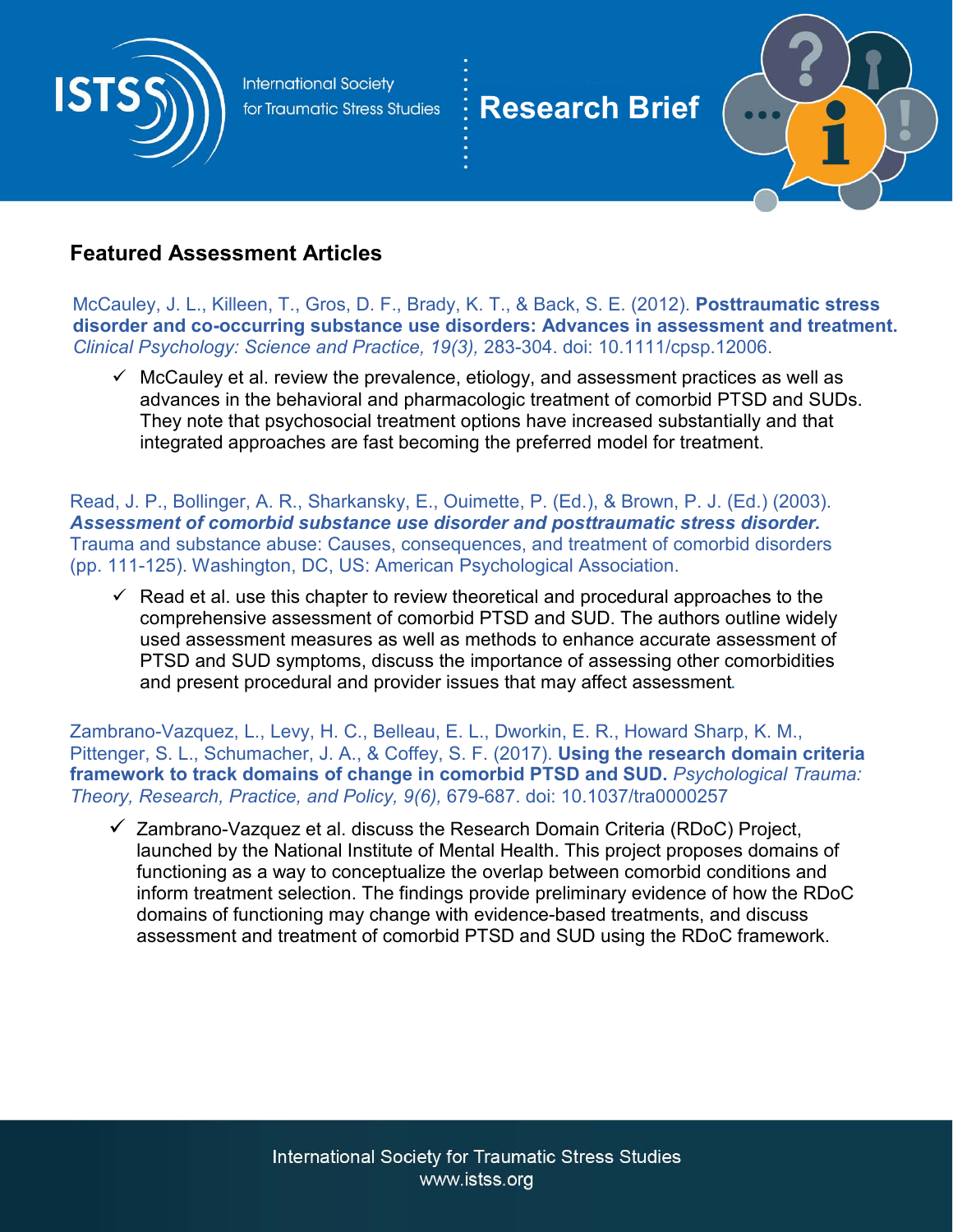<span id="page-3-0"></span>

## **Research Brief**



#### **Featured Intervention Articles**

Back, S. E., Killeen, T., Badour, C., Flanagan, J. C., Allan, N. P., Ana, E. S., Lozano, B., Korte, K. J., Foa, E. B., & Brady, K. T. (2019). **Concurrent treatment of substance use disorders and PTSD using prolonged exposure: A randomized clinical trial in military veterans.** *Addictive Behaviors, 90,* 369-377. doi: 10.1016/j.addbeh.2018.11.032

 $\checkmark$  Back et al. tested the effectiveness of an integrated treatment that incorporates prolonged exposure (Concurrent Treatment of PTSD and Substance Use Disorders Using Prolonged Exposure; COPE) compared to Relapse Prevention (RP) among veterans. Results suggested that COPE was superior to RP in reducing PTSD symptoms and diagnoses and that both interventions reduced SUD severity.

Coffey, S. F., Schumacher, J. A., Nosen, E., Littlefield, A. K., Henslee, A. M., Lappen, A., & Stasiewicz, P. R. (2016). **Trauma-focused exposure therapy for chronic posttraumatic stress disorder in alcohol and drug dependent patients: A randomized controlled trial.** *Psychology of Addictive Behaviors, 30(7),* 778-790. doi: 10.1037/adb0000201

 $\checkmark$  Coffey et al. studied the effectiveness of a modified version of prolonged exposure (mPE), with and without a motivational enhancement session, compared to a healthinformation control condition. Results revealed that participants who received mPE had greater reductions in PTSD symptoms. There were no group differences in substance use at follow-up; all groups reporting very high percentage (85.7-97.9%) days abstinent.

Hien, D. A., Levin, F. R., Ruglass, L. M., López-Castro, T., Papini, S., Hu, M.-C., Cohen, L. R., & Herron, A. (2015). **Combining seeking safety with sertraline for PTSD and alcohol use disorders: A randomized controlled trial**. *Journal of Consulting and Clinical Psychology, 83,* 359–369. doi: 10.1037/a0038719

 $\checkmark$  Hien et al. tested whether there were benefits to combining Seeking Safety with sertraline. Participants were randomly assigned to receive a partial-dose (12 sessions) of Seeking Safety with either sertraline or placebo. PTSD symptoms improved in both conditions, but the sertraline condition had a greater reduction in PTSD symptoms at end-of-treatment, 6- and 12-month follow-up. Both conditions improved on AUD severity at all time points with no significant differences by condition.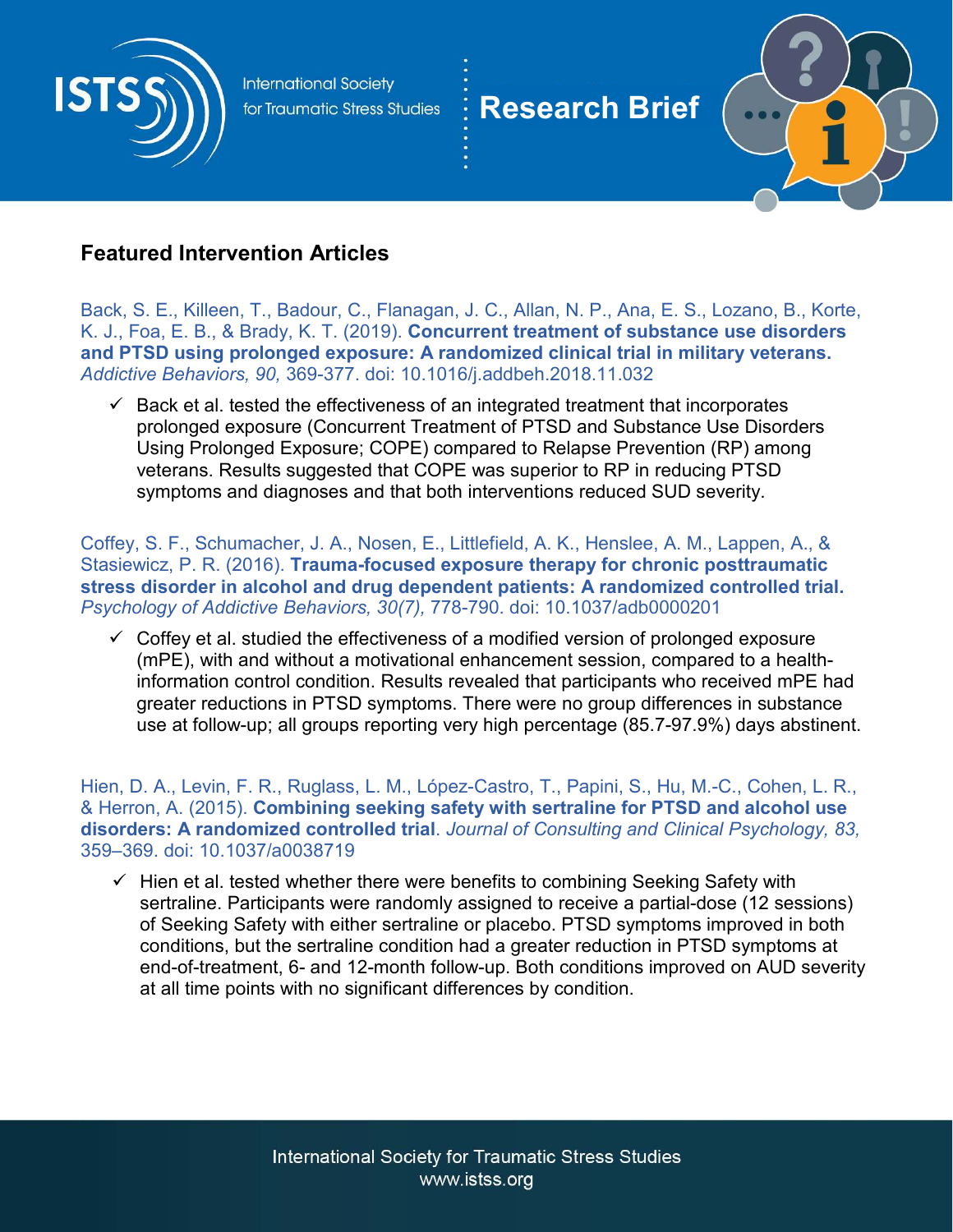

www.istss.org

**Research Brief**



Hien, D. A., Smith, K. Z., Owens, M., López-Castro, T., Ruglass, L. M., & Papini, S. (2018). **Lagged effects of substance use on PTSD severity in a randomized controlled trial with modified prolonged exposure and relapse prevention.** *Journal of Consulting and Clinical Psychology, 86*, 810–819. doi:10.1037/ccp0000345

 $\checkmark$  Hien et al. tested how patients' substance use impacted PTSD change over treatment using data from a randomized controlled trial of Concurrent Treatment of PTSD and SUD Using Prolonged Exposure (COPE) and Relapse Prevention Therapy (RPT). RPT and COPE both significantly reduced PTSD and did not increase in SUD symptoms.

Kaysen, D., Schumm, J., Pedersen, E. R., Seim, R. W., Bedard-Gilligan, M., & Chard, K. (2014). **Cognitive processing therapy for veterans with comorbid PTSD and alcohol use disorders.** Addictive Behaviors, 39, 420-427. doi: 10.1016/j.addbeh.2013.08.016.

 $\checkmark$  Kaysen et al. examined whether CPT was tolerated and effective for veterans with comorbid PTSD and alcohol use disorder (AUD). Participants completed an average of 9 sessions of CPT with no significant difference between AUD diagnostic groups (current AUD, past AUD, no AUD) on the number of CPT sessions completed. All groups reported significant reductions in PTSD and depression.

Norman, S. B., Trim, R., Haller, M., Davis, B. C., Myers, U. S., Colvonen, P. J., Blanes, E., Lyons, R., Siegel, E. Y., Angknaw, A. C., Norman, G. J., & Mayers, T. (2019). **Efficacy of integrated exposure therapy vs. integrated coping skills therapy for comorbid posttraumatic stress disorder and alcohol use disorder: A randomized clinical trial.** *JAMA Psychiatry, 76,* 791-799. doi: 10.1001/jamapsychiatry.2019.0638

 $\checkmark$  Norman et al. compared changes in PTSD symptoms and number of drinking days for veterans who completed a course of an integrated exposure-based intervention (COPE) and a coping-focused intervention (Seeking Safety). PTSD symptoms decreased for both groups, with a greater decrease for those in COPE (*d* = 0.41). The percentage of heavy drinking days improved in both conditions and did not differ between groups.

Schäfer, I., Lotzin, A., Hiller, P., Sehner, S., Driessen, M., Hillemacher, T., Schäfer, M., Scherbaum, N., Schneider, B., & Grundmann, J. (2019). **A multisite randomized controlled trial of Seeking Safety vs. Relapse Prevention Training for women with co-occurring posttraumatic stress disorder and substance use disorders.** *European Journal of Psychotraumatology, 10,* 1577092. doi: 10.1080/20008198.2019.1577092

 $\checkmark$  Schäfer et al. randomly assigned women receiving outpatient community mental health treatment in Germany to one of three study conditions: 1) Seeking Safety plus TAU, 2) Relapse Prevention plus TAU, and 3) TAU alone. All groups showed comparable decreases in PTSD severity over the course of the study. Relapse Prevention was more effective than TAU alone in reducing the number of substance-free days and alcohol severity, but not drug severity. Seeking Safety did not differ from either Relapse Prevention or TAU on these outcomes.